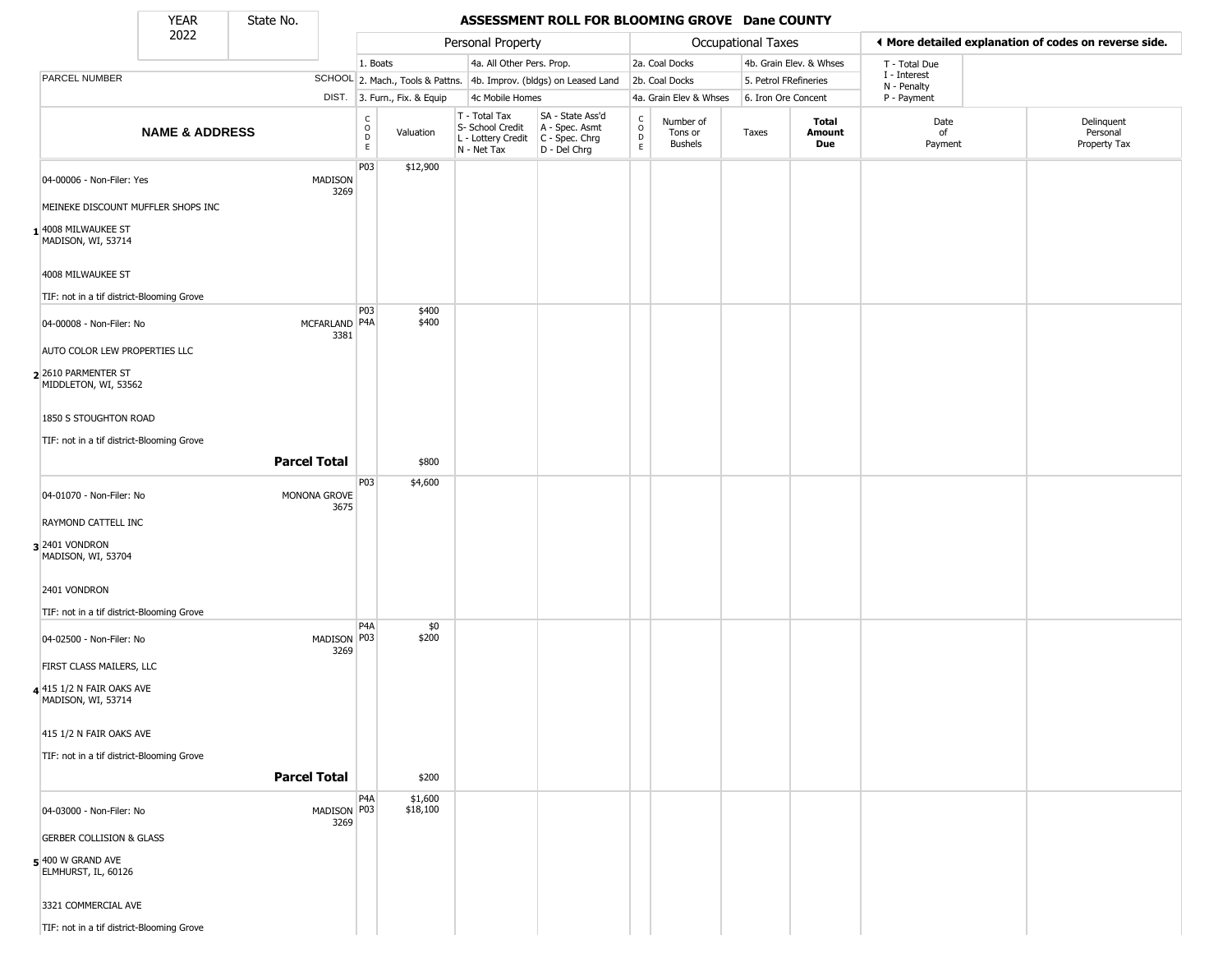|                                                 | <b>YEAR</b>               | State No.              |                              |                              |                                                                                         | ASSESSMENT ROLL FOR BLOOMING GROVE Dane COUNTY                      |                                           |                                        |                     |                         |                             |                                                       |
|-------------------------------------------------|---------------------------|------------------------|------------------------------|------------------------------|-----------------------------------------------------------------------------------------|---------------------------------------------------------------------|-------------------------------------------|----------------------------------------|---------------------|-------------------------|-----------------------------|-------------------------------------------------------|
|                                                 | 2022                      |                        |                              |                              | Personal Property                                                                       |                                                                     |                                           |                                        | Occupational Taxes  |                         |                             | ♦ More detailed explanation of codes on reverse side. |
|                                                 |                           |                        |                              | 1. Boats                     | 4a. All Other Pers. Prop.                                                               |                                                                     |                                           | 2a. Coal Docks                         |                     | 4b. Grain Elev. & Whses | T - Total Due               |                                                       |
| PARCEL NUMBER                                   |                           |                        |                              |                              |                                                                                         | SCHOOL 2. Mach., Tools & Pattns. 4b. Improv. (bldgs) on Leased Land |                                           | 2b. Coal Docks                         |                     | 5. Petrol FRefineries   | I - Interest<br>N - Penalty |                                                       |
|                                                 |                           |                        |                              | DIST. 3. Furn., Fix. & Equip | 4c Mobile Homes                                                                         |                                                                     |                                           | 4a. Grain Elev & Whses                 | 6. Iron Ore Concent |                         | P - Payment                 |                                                       |
|                                                 | <b>NAME &amp; ADDRESS</b> |                        | $_{\rm o}^{\rm c}$<br>D<br>E | Valuation                    | T - Total Tax<br>S- School Credit<br>L - Lottery Credit   C - Spec. Chrg<br>N - Net Tax | SA - State Ass'd<br>A - Spec. Asmt<br>D - Del Chrg                  | $_{\rm o}^{\rm c}$<br>$\overline{D}$<br>E | Number of<br>Tons or<br><b>Bushels</b> | Taxes               | Total<br>Amount<br>Due  | Date<br>of<br>Payment       | Delinquent<br>Personal<br>Property Tax                |
|                                                 |                           | <b>Parcel Total</b>    |                              | \$19,700                     |                                                                                         |                                                                     |                                           |                                        |                     |                         |                             |                                                       |
| 04-04350 - Non-Filer: Yes                       |                           | <b>MADISON</b><br>3269 | P03                          | \$28,600                     |                                                                                         |                                                                     |                                           |                                        |                     |                         |                             |                                                       |
| <b>JERRY'S PLACE</b>                            |                           |                        |                              |                              |                                                                                         |                                                                     |                                           |                                        |                     |                         |                             |                                                       |
| 6 601 N FAIR OAKS AVE<br>MADISON, WI, 53714     |                           |                        |                              |                              |                                                                                         |                                                                     |                                           |                                        |                     |                         |                             |                                                       |
| 601 N FAIR OAKS AVE                             |                           |                        |                              |                              |                                                                                         |                                                                     |                                           |                                        |                     |                         |                             |                                                       |
| TIF: not in a tif district-Blooming Grove       |                           |                        |                              |                              |                                                                                         |                                                                     |                                           |                                        |                     |                         |                             |                                                       |
| 04-05200 - Non-Filer: No                        |                           | MADISON P03<br>3269    | P4A                          | \$7,400<br>\$89,800          |                                                                                         |                                                                     |                                           |                                        |                     |                         |                             |                                                       |
| MCDONALDS #7898 DP&P INC, DION CONN             |                           |                        |                              |                              |                                                                                         |                                                                     |                                           |                                        |                     |                         |                             |                                                       |
| 7 N3250 COUNTY HIGHWAY J<br>POYNETTE, WI, 53955 |                           |                        |                              |                              |                                                                                         |                                                                     |                                           |                                        |                     |                         |                             |                                                       |
| 4020 MILWAUKEE ST                               |                           |                        |                              |                              |                                                                                         |                                                                     |                                           |                                        |                     |                         |                             |                                                       |
| TIF: not in a tif district-Blooming Grove       |                           |                        |                              |                              |                                                                                         |                                                                     |                                           |                                        |                     |                         |                             |                                                       |
|                                                 |                           | <b>Parcel Total</b>    |                              | \$97,200                     |                                                                                         |                                                                     |                                           |                                        |                     |                         |                             |                                                       |
| 04-05300 - Non-Filer: Yes                       |                           | MADISON P03            | P4A                          | \$300<br>\$20,600            |                                                                                         |                                                                     |                                           |                                        |                     |                         |                             |                                                       |
| MIDWEST ENGINE EXCHANGE INC                     |                           | 3269                   |                              |                              |                                                                                         |                                                                     |                                           |                                        |                     |                         |                             |                                                       |
| 83712 MILWAUKEE ST<br>MADISON, WI, 53714        |                           |                        |                              |                              |                                                                                         |                                                                     |                                           |                                        |                     |                         |                             |                                                       |
| 3712 MILWAUKEE ST                               |                           |                        |                              |                              |                                                                                         |                                                                     |                                           |                                        |                     |                         |                             |                                                       |
| TIF: not in a tif district-Blooming Grove       |                           |                        |                              |                              |                                                                                         |                                                                     |                                           |                                        |                     |                         |                             |                                                       |
|                                                 |                           | <b>Parcel Total</b>    |                              | \$20,900                     |                                                                                         |                                                                     |                                           |                                        |                     |                         |                             |                                                       |
| 04-07250 - Non-Filer: Yes                       |                           | <b>MADISON</b><br>3269 | P03                          | \$2,600                      |                                                                                         |                                                                     |                                           |                                        |                     |                         |                             |                                                       |
| <b>ROCK N ROBS</b>                              |                           |                        |                              |                              |                                                                                         |                                                                     |                                           |                                        |                     |                         |                             |                                                       |
| <b>9</b> P O BX 8797<br>MADISON, WI, 53708      |                           |                        |                              |                              |                                                                                         |                                                                     |                                           |                                        |                     |                         |                             |                                                       |
| 409 N FAIR OAKS AV                              |                           |                        |                              |                              |                                                                                         |                                                                     |                                           |                                        |                     |                         |                             |                                                       |
| TIF: not in a tif district-Blooming Grove       |                           |                        |                              |                              |                                                                                         |                                                                     |                                           |                                        |                     |                         |                             |                                                       |
| 04-08455 - Non-Filer: No                        |                           | MADISON e              | Stat<br>3269 Ass             | \$0                          |                                                                                         |                                                                     |                                           |                                        |                     |                         |                             |                                                       |
| E C VOIT & SONS INC                             |                           |                        | ess<br>ed                    |                              |                                                                                         |                                                                     |                                           |                                        |                     |                         |                             |                                                       |
| $10$ 3450 milwaukee st<br>MADISON, WI, 53714    |                           |                        |                              |                              |                                                                                         |                                                                     |                                           |                                        |                     |                         |                             |                                                       |
| 3450 MILWAUKEE ST                               |                           |                        |                              |                              |                                                                                         |                                                                     |                                           |                                        |                     |                         |                             |                                                       |
| TIF: not in a tif district-Blooming Grove       |                           |                        |                              |                              |                                                                                         |                                                                     |                                           |                                        |                     |                         |                             |                                                       |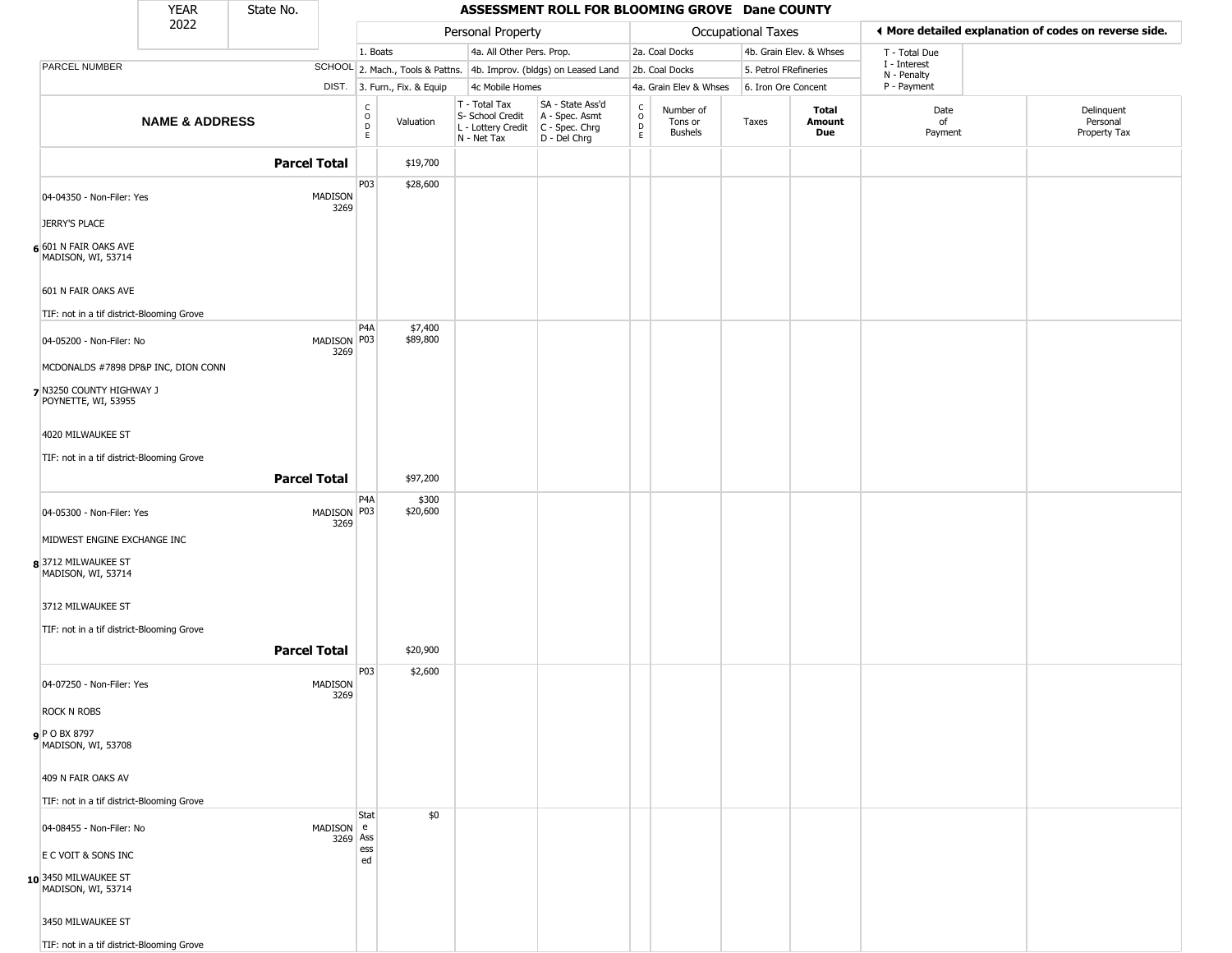|                                                                | <b>YEAR</b>               | State No.           |                          |                                           |                              |                                                                                         | ASSESSMENT ROLL FOR BLOOMING GROVE Dane COUNTY                      |                         |                                 |                       |                         |                             |                                                        |
|----------------------------------------------------------------|---------------------------|---------------------|--------------------------|-------------------------------------------|------------------------------|-----------------------------------------------------------------------------------------|---------------------------------------------------------------------|-------------------------|---------------------------------|-----------------------|-------------------------|-----------------------------|--------------------------------------------------------|
|                                                                | 2022                      |                     |                          |                                           |                              | Personal Property                                                                       |                                                                     |                         |                                 | Occupational Taxes    |                         |                             | If More detailed explanation of codes on reverse side. |
|                                                                |                           |                     |                          | 1. Boats                                  |                              | 4a. All Other Pers. Prop.                                                               |                                                                     |                         | 2a. Coal Docks                  |                       | 4b. Grain Elev. & Whses | T - Total Due               |                                                        |
| PARCEL NUMBER                                                  |                           |                     |                          |                                           |                              |                                                                                         | SCHOOL 2. Mach., Tools & Pattns. 4b. Improv. (bldgs) on Leased Land |                         | 2b. Coal Docks                  | 5. Petrol FRefineries |                         | I - Interest<br>N - Penalty |                                                        |
|                                                                |                           |                     |                          |                                           | DIST. 3. Furn., Fix. & Equip | 4c Mobile Homes                                                                         |                                                                     |                         | 4a. Grain Elev & Whses          | 6. Iron Ore Concent   |                         | P - Payment                 |                                                        |
|                                                                | <b>NAME &amp; ADDRESS</b> |                     |                          | $_{\rm o}^{\rm c}$<br>$\overline{D}$<br>E | Valuation                    | T - Total Tax<br>S- School Credit<br>L - Lottery Credit   C - Spec. Chrg<br>N - Net Tax | SA - State Ass'd<br>A - Spec. Asmt<br>$D - Del Chrg$                | C<br>$\circ$<br>D<br>E. | Number of<br>Tons or<br>Bushels | Taxes                 | Total<br>Amount<br>Due  | Date<br>of<br>Payment       | Delinquent<br>Personal<br>Property Tax                 |
| 04-09000 - Non-Filer: Yes                                      |                           |                     | MADISON P03<br>3269      | P <sub>4</sub> A                          | \$2,700<br>\$11,300          |                                                                                         |                                                                     |                         |                                 |                       |                         |                             |                                                        |
| M & M AUTO BODY                                                |                           |                     |                          |                                           |                              |                                                                                         |                                                                     |                         |                                 |                       |                         |                             |                                                        |
| 11 3720 MILWAUKEE ST<br>MADISON, WI, 53714                     |                           |                     |                          |                                           |                              |                                                                                         |                                                                     |                         |                                 |                       |                         |                             |                                                        |
| 3720 MILWAUKEE ST<br>TIF: not in a tif district-Blooming Grove |                           |                     |                          |                                           |                              |                                                                                         |                                                                     |                         |                                 |                       |                         |                             |                                                        |
|                                                                |                           | <b>Parcel Total</b> |                          |                                           | \$14,000                     |                                                                                         |                                                                     |                         |                                 |                       |                         |                             |                                                        |
| 04-09388 - Non-Filer: No                                       |                           |                     | MCFARLAND e<br>3381 Ass  | Stat                                      | \$0                          |                                                                                         |                                                                     |                         |                                 |                       |                         |                             |                                                        |
| WINGRA STONE CO                                                |                           |                     |                          | ess<br>ed                                 |                              |                                                                                         |                                                                     |                         |                                 |                       |                         |                             |                                                        |
| 12 PO BOX 44284<br>MADISON, WI, 53744-4284                     |                           |                     |                          |                                           |                              |                                                                                         |                                                                     |                         |                                 |                       |                         |                             |                                                        |
| 4381 MARSH RD                                                  |                           |                     |                          |                                           |                              |                                                                                         |                                                                     |                         |                                 |                       |                         |                             |                                                        |
| TIF: not in a tif district-Blooming Grove                      |                           |                     |                          |                                           |                              |                                                                                         |                                                                     |                         |                                 |                       |                         |                             |                                                        |
| 04-09502 - Non-Filer: Yes                                      |                           |                     | MADISON P4A              | P03                                       | \$200<br>\$600               |                                                                                         |                                                                     |                         |                                 |                       |                         |                             |                                                        |
| TC CARPET CARE                                                 |                           |                     | 3269                     |                                           |                              |                                                                                         |                                                                     |                         |                                 |                       |                         |                             |                                                        |
| 13 231 N FAIR OAKS AVE<br>MADISON, WI, 53714                   |                           |                     |                          |                                           |                              |                                                                                         |                                                                     |                         |                                 |                       |                         |                             |                                                        |
| 231 N FAIR OAKS AVE                                            |                           |                     |                          |                                           |                              |                                                                                         |                                                                     |                         |                                 |                       |                         |                             |                                                        |
| TIF: not in a tif district-Blooming Grove                      |                           |                     |                          |                                           |                              |                                                                                         |                                                                     |                         |                                 |                       |                         |                             |                                                        |
|                                                                |                           | <b>Parcel Total</b> |                          |                                           | \$800                        |                                                                                         |                                                                     |                         |                                 |                       |                         |                             |                                                        |
| 04-09504 - Non-Filer: No                                       |                           |                     | <b>MCFARLAND</b><br>3381 | P03                                       | \$90,900                     |                                                                                         |                                                                     |                         |                                 |                       |                         |                             |                                                        |
| ZAHARA LLC MAGNUSON GRAND HOTEL MADISON                        |                           |                     |                          |                                           |                              |                                                                                         |                                                                     |                         |                                 |                       |                         |                             |                                                        |
| 14 3510 MILLPOND RD<br>MADISON, WI, 53704                      |                           |                     |                          |                                           |                              |                                                                                         |                                                                     |                         |                                 |                       |                         |                             |                                                        |
| 3510 MILLPOND RD                                               |                           |                     |                          |                                           |                              |                                                                                         |                                                                     |                         |                                 |                       |                         |                             |                                                        |
| TIF: not in a tif district-Blooming Grove                      |                           |                     |                          |                                           |                              |                                                                                         |                                                                     |                         |                                 |                       |                         |                             |                                                        |
| 04-09523 - Non-Filer: Yes                                      |                           |                     | MADISON P03<br>3269      | P4A                                       | \$100<br>\$700               |                                                                                         |                                                                     |                         |                                 |                       |                         |                             |                                                        |
| RICH'S MARINE                                                  |                           |                     |                          |                                           |                              |                                                                                         |                                                                     |                         |                                 |                       |                         |                             |                                                        |
| 15 411 N FAIR OAKS AVE<br>MADISON, WI, 53714                   |                           |                     |                          |                                           |                              |                                                                                         |                                                                     |                         |                                 |                       |                         |                             |                                                        |
| 411 N FAIR OAKS AVE                                            |                           |                     |                          |                                           |                              |                                                                                         |                                                                     |                         |                                 |                       |                         |                             |                                                        |
| TIF: not in a tif district-Blooming Grove                      |                           |                     |                          |                                           |                              |                                                                                         |                                                                     |                         |                                 |                       |                         |                             |                                                        |
|                                                                |                           | <b>Parcel Total</b> |                          |                                           | \$800                        |                                                                                         |                                                                     |                         |                                 |                       |                         |                             |                                                        |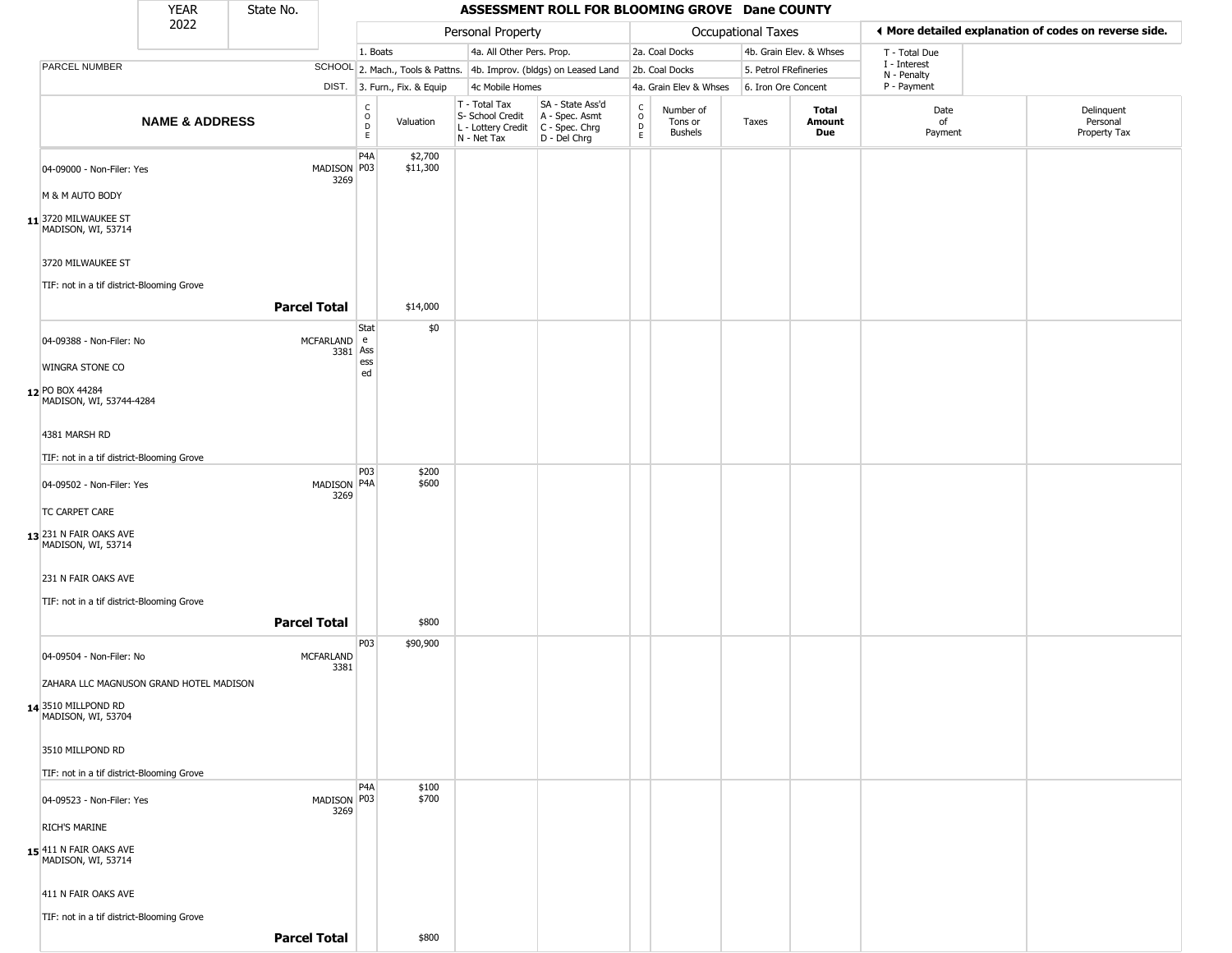|                                                                | <b>YEAR</b>               | State No.              |                                                                    |                              |                                                                                         | ASSESSMENT ROLL FOR BLOOMING GROVE Dane COUNTY                      |                                          |                                 |                    |                         |                             |                                                       |
|----------------------------------------------------------------|---------------------------|------------------------|--------------------------------------------------------------------|------------------------------|-----------------------------------------------------------------------------------------|---------------------------------------------------------------------|------------------------------------------|---------------------------------|--------------------|-------------------------|-----------------------------|-------------------------------------------------------|
|                                                                | 2022                      |                        |                                                                    |                              | Personal Property                                                                       |                                                                     |                                          |                                 | Occupational Taxes |                         |                             | ♦ More detailed explanation of codes on reverse side. |
|                                                                |                           |                        | 1. Boats                                                           |                              | 4a. All Other Pers. Prop.                                                               |                                                                     |                                          | 2a. Coal Docks                  |                    | 4b. Grain Elev. & Whses | T - Total Due               |                                                       |
| PARCEL NUMBER                                                  |                           |                        |                                                                    |                              |                                                                                         | SCHOOL 2. Mach., Tools & Pattns. 4b. Improv. (bldgs) on Leased Land |                                          | 2b. Coal Docks                  |                    | 5. Petrol FRefineries   | I - Interest<br>N - Penalty |                                                       |
|                                                                |                           |                        |                                                                    | DIST. 3. Furn., Fix. & Equip | 4c Mobile Homes                                                                         |                                                                     |                                          | 4a. Grain Elev & Whses          |                    | 6. Iron Ore Concent     | P - Payment                 |                                                       |
|                                                                | <b>NAME &amp; ADDRESS</b> |                        | $\begin{smallmatrix} C \\ O \\ D \end{smallmatrix}$<br>$\mathsf E$ | Valuation                    | T - Total Tax<br>S- School Credit<br>L - Lottery Credit   C - Spec. Chrg<br>N - Net Tax | SA - State Ass'd<br>A - Spec. Asmt<br>D - Del Chrg                  | $\rm _o^C$<br>$\mathsf D$<br>$\mathsf E$ | Number of<br>Tons or<br>Bushels | Taxes              | Total<br>Amount<br>Due  | Date<br>of<br>Payment       | Delinquent<br>Personal<br>Property Tax                |
| 04-09525 - Non-Filer: No<br>ADAMS OUTDOOR ADVERTISING          |                           | MADISON<br>3269        | P <sub>4</sub> A                                                   | \$1,100                      |                                                                                         |                                                                     |                                          |                                 |                    |                         |                             |                                                       |
| 16 102 E BADGER ROAD<br>MADISON, WI, 53713                     |                           |                        |                                                                    |                              |                                                                                         |                                                                     |                                          |                                 |                    |                         |                             |                                                       |
| <b>SIGN BOARD</b><br>TIF: not in a tif district-Blooming Grove |                           |                        |                                                                    |                              |                                                                                         |                                                                     |                                          |                                 |                    |                         |                             |                                                       |
| 04-09530 - Non-Filer: Yes<br>MADISON HOTEL PROPERTIES, LLC     |                           | MCFARLAND P03<br>3381  | P4A                                                                | \$17,900<br>\$106,400        |                                                                                         |                                                                     |                                          |                                 |                    |                         |                             |                                                       |
| 17 2509 PERRY ST<br>MADISON, WI, 53713                         |                           |                        |                                                                    |                              |                                                                                         |                                                                     |                                          |                                 |                    |                         |                             |                                                       |
| 3438 US HWY 12/18                                              |                           |                        |                                                                    |                              |                                                                                         |                                                                     |                                          |                                 |                    |                         |                             |                                                       |
| TIF: not in a tif district-Blooming Grove                      |                           |                        |                                                                    |                              |                                                                                         |                                                                     |                                          |                                 |                    |                         |                             |                                                       |
|                                                                |                           | <b>Parcel Total</b>    |                                                                    | \$124,300                    |                                                                                         |                                                                     |                                          |                                 |                    |                         |                             |                                                       |
| 04-09569 - Non-Filer: No                                       |                           | <b>MADISON</b><br>3269 | P03                                                                | \$100                        |                                                                                         |                                                                     |                                          |                                 |                    |                         |                             |                                                       |
| PITNEY BOWES, INC                                              |                           |                        |                                                                    |                              |                                                                                         |                                                                     |                                          |                                 |                    |                         |                             |                                                       |
| 18 600 N WESTSHORE BLVD, STE 810<br>TAMPA, FL, 33609           |                           |                        |                                                                    |                              |                                                                                         |                                                                     |                                          |                                 |                    |                         |                             |                                                       |
| <b>VARIOUS</b><br>TIF: not in a tif district-Blooming Grove    |                           |                        |                                                                    |                              |                                                                                         |                                                                     |                                          |                                 |                    |                         |                             |                                                       |
| 04-09570 - Non-Filer: No                                       |                           | <b>MADISON</b><br>3269 | P03                                                                | \$700                        |                                                                                         |                                                                     |                                          |                                 |                    |                         |                             |                                                       |
| DISH NETWORK, LLC<br>19 PO BOX 6623<br>ENGLEWOOD, CO, 80155    |                           |                        |                                                                    |                              |                                                                                         |                                                                     |                                          |                                 |                    |                         |                             |                                                       |
| <b>VARIOUS</b>                                                 |                           |                        |                                                                    |                              |                                                                                         |                                                                     |                                          |                                 |                    |                         |                             |                                                       |
| TIF: not in a tif district-Blooming Grove                      |                           |                        | Stat                                                               | \$0                          |                                                                                         |                                                                     |                                          |                                 |                    |                         |                             |                                                       |
| 04-09585 - Non-Filer: No                                       |                           | MADISON e              | 3269 Ass                                                           |                              |                                                                                         |                                                                     |                                          |                                 |                    |                         |                             |                                                       |
| MENASHA PACKAGING CO<br>20 206 REGAS RD<br>MADISON, WI, 53714  |                           |                        | ess<br>ed                                                          |                              |                                                                                         |                                                                     |                                          |                                 |                    |                         |                             |                                                       |
| 206 REGAS RD                                                   |                           |                        |                                                                    |                              |                                                                                         |                                                                     |                                          |                                 |                    |                         |                             |                                                       |
| TIF: not in a tif district-Blooming Grove                      |                           |                        |                                                                    |                              |                                                                                         |                                                                     |                                          |                                 |                    |                         |                             |                                                       |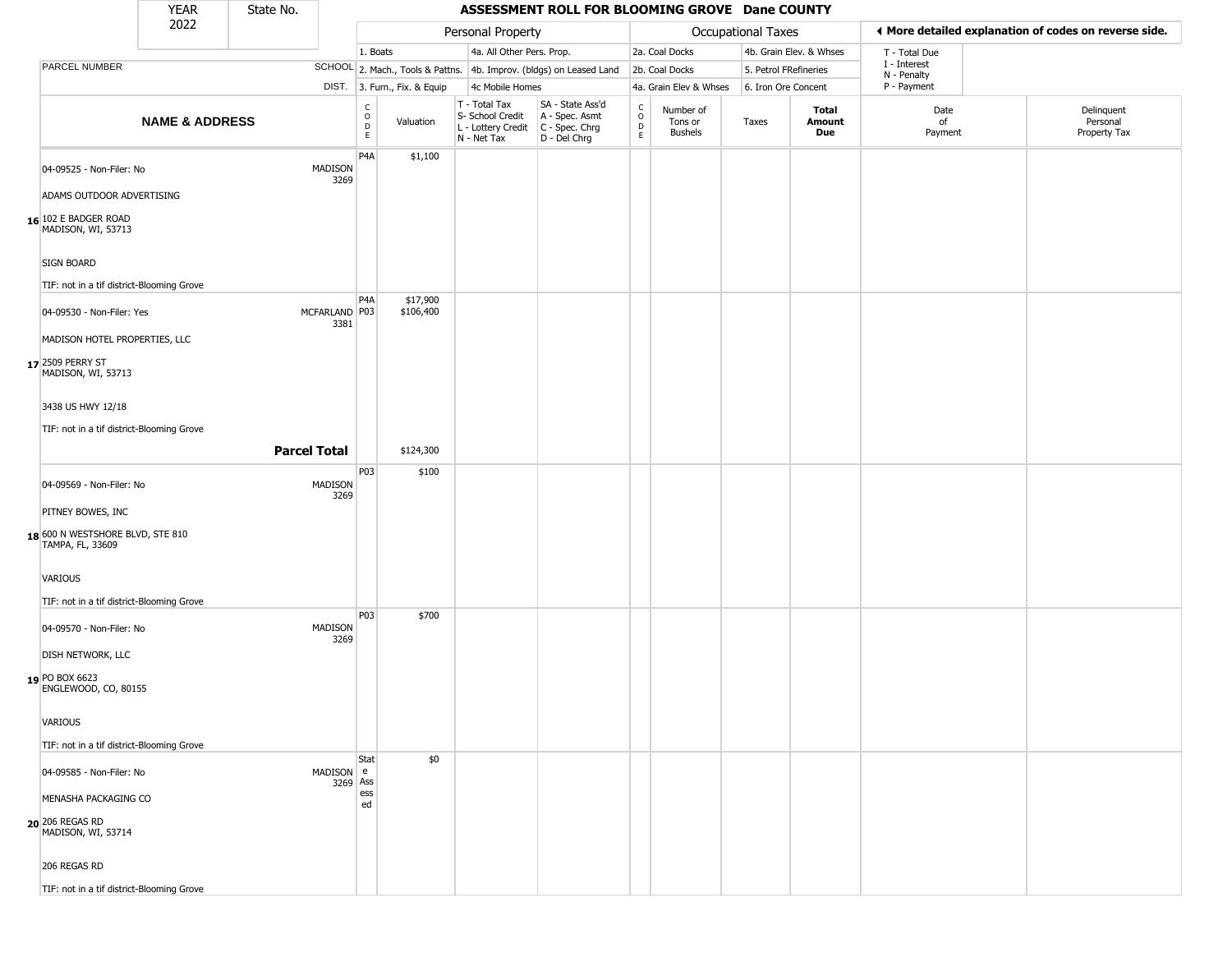|                                                       | <b>YEAR</b>               | State No. |                 |                        |                              |                                                                                       | ASSESSMENT ROLL FOR BLOOMING GROVE Dane COUNTY                      |                                    |                                        |                    |                         |                             |                                                       |
|-------------------------------------------------------|---------------------------|-----------|-----------------|------------------------|------------------------------|---------------------------------------------------------------------------------------|---------------------------------------------------------------------|------------------------------------|----------------------------------------|--------------------|-------------------------|-----------------------------|-------------------------------------------------------|
|                                                       | 2022                      |           |                 |                        |                              | Personal Property                                                                     |                                                                     |                                    |                                        | Occupational Taxes |                         |                             | ◀ More detailed explanation of codes on reverse side. |
|                                                       |                           |           |                 | 1. Boats               |                              | 4a. All Other Pers. Prop.                                                             |                                                                     |                                    | 2a. Coal Docks                         |                    | 4b. Grain Elev. & Whses | T - Total Due               |                                                       |
| PARCEL NUMBER                                         |                           |           |                 |                        |                              |                                                                                       | SCHOOL 2. Mach., Tools & Pattns. 4b. Improv. (bldgs) on Leased Land |                                    | 2b. Coal Docks                         |                    | 5. Petrol FRefineries   | I - Interest<br>N - Penalty |                                                       |
|                                                       |                           |           |                 |                        | DIST. 3. Furn., Fix. & Equip | 4c Mobile Homes                                                                       |                                                                     |                                    | 4a. Grain Elev & Whses                 |                    | 6. Iron Ore Concent     | P - Payment                 |                                                       |
|                                                       | <b>NAME &amp; ADDRESS</b> |           |                 | C<br>$\circ$<br>D<br>E | Valuation                    | T - Total Tax<br>S- School Credit<br>L - Lottery Credit C - Spec. Chrg<br>N - Net Tax | SA - State Ass'd<br>A - Spec. Asmt<br>D - Del Chrg                  | $\mathsf{C}$<br>$\circ$<br>D<br>E. | Number of<br>Tons or<br><b>Bushels</b> | Taxes              | Total<br>Amount<br>Due  | Date<br>of<br>Payment       | Delinquent<br>Personal<br>Property Tax                |
| 04-09589 - Non-Filer: No                              |                           |           | MADISON<br>3269 | P03                    | \$1,500                      |                                                                                       |                                                                     |                                    |                                        |                    |                         |                             |                                                       |
| PITNEY BOWES GLOBAL FINANCIAL SVCS LLC                |                           |           |                 |                        |                              |                                                                                       |                                                                     |                                    |                                        |                    |                         |                             |                                                       |
| 21 600 N WESTSHORE BLVD, STE 810<br>TAMPA, FL, 33609  |                           |           |                 |                        |                              |                                                                                       |                                                                     |                                    |                                        |                    |                         |                             |                                                       |
| 415 N FAIR OAKS AVE                                   |                           |           |                 |                        |                              |                                                                                       |                                                                     |                                    |                                        |                    |                         |                             |                                                       |
| TIF: not in a tif district-Blooming Grove             |                           |           |                 |                        |                              |                                                                                       |                                                                     |                                    |                                        |                    |                         |                             |                                                       |
| 04-09599 - Non-Filer: No                              |                           |           | MADISON<br>3269 | P <sub>4</sub> A       | \$3,400                      |                                                                                       |                                                                     |                                    |                                        |                    |                         |                             |                                                       |
| LAMAR ADVERTISING OF JANESVILLE                       |                           |           |                 |                        |                              |                                                                                       |                                                                     |                                    |                                        |                    |                         |                             |                                                       |
| 22 PO BOX 66338<br>BATON ROUGE, LA, 70896             |                           |           |                 |                        |                              |                                                                                       |                                                                     |                                    |                                        |                    |                         |                             |                                                       |
| VARIOUS                                               |                           |           |                 |                        |                              |                                                                                       |                                                                     |                                    |                                        |                    |                         |                             |                                                       |
| TIF: not in a tif district-Blooming Grove             |                           |           |                 |                        |                              |                                                                                       |                                                                     |                                    |                                        |                    |                         |                             |                                                       |
| 04-09608 - Non-Filer: No                              |                           |           | MADISON<br>3269 | P03                    | \$1,000                      |                                                                                       |                                                                     |                                    |                                        |                    |                         |                             |                                                       |
| ADT, LLC                                              |                           |           |                 |                        |                              |                                                                                       |                                                                     |                                    |                                        |                    |                         |                             |                                                       |
| 23 PO BOX 54767<br>LEXINGTON, KY, 40555               |                           |           |                 |                        |                              |                                                                                       |                                                                     |                                    |                                        |                    |                         |                             |                                                       |
| VARIOUS                                               |                           |           |                 |                        |                              |                                                                                       |                                                                     |                                    |                                        |                    |                         |                             |                                                       |
| TIF: not in a tif district-Blooming Grove             |                           |           |                 |                        |                              |                                                                                       |                                                                     |                                    |                                        |                    |                         |                             |                                                       |
| 04-09623 - Non-Filer: Yes                             |                           |           | MADISON<br>3269 | P03                    | \$400                        |                                                                                       |                                                                     |                                    |                                        |                    |                         |                             |                                                       |
| <b>EASTSIDE SERVICE</b>                               |                           |           |                 |                        |                              |                                                                                       |                                                                     |                                    |                                        |                    |                         |                             |                                                       |
| <b>24</b> 219 N FAIR OAKS AVE<br>MADISON, WI, 53714   |                           |           |                 |                        |                              |                                                                                       |                                                                     |                                    |                                        |                    |                         |                             |                                                       |
| 219 N FAIR OAKS AVE                                   |                           |           |                 |                        |                              |                                                                                       |                                                                     |                                    |                                        |                    |                         |                             |                                                       |
| TIF: not in a tif district-Blooming Grove             |                           |           |                 |                        |                              |                                                                                       |                                                                     |                                    |                                        |                    |                         |                             |                                                       |
| 04-09635 - Non-Filer: Yes                             |                           |           | MADISON<br>3269 | P03                    | \$10,000                     |                                                                                       |                                                                     |                                    |                                        |                    |                         |                             |                                                       |
| <b>ACCESS TO INDEPENDENCE</b>                         |                           |           |                 |                        |                              |                                                                                       |                                                                     |                                    |                                        |                    |                         |                             |                                                       |
| 25 <sup>3810</sup> MILWAUKEE ST<br>MADISON, WI, 53714 |                           |           |                 |                        |                              |                                                                                       |                                                                     |                                    |                                        |                    |                         |                             |                                                       |
| 3810 MILWAUKEE ST                                     |                           |           |                 |                        |                              |                                                                                       |                                                                     |                                    |                                        |                    |                         |                             |                                                       |
| TIF: not in a tif district-Blooming Grove             |                           |           |                 |                        |                              |                                                                                       |                                                                     |                                    |                                        |                    |                         |                             |                                                       |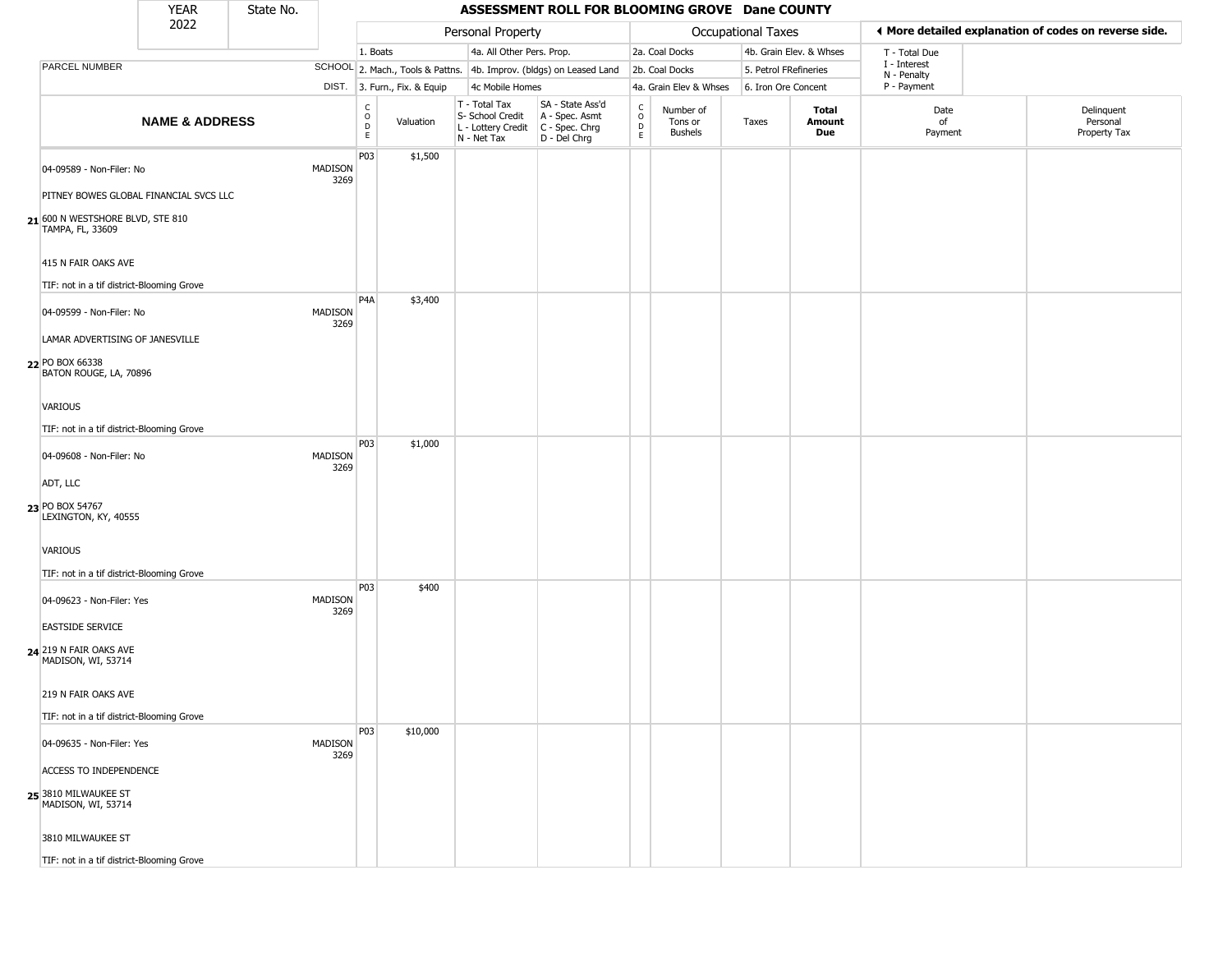|                                                                                                  | <b>YEAR</b>               | State No.                                                        |                                                                    |                              |                                                                                         | ASSESSMENT ROLL FOR BLOOMING GROVE Dane COUNTY                      |                          |                                        |                           |                               |                             |                                                       |
|--------------------------------------------------------------------------------------------------|---------------------------|------------------------------------------------------------------|--------------------------------------------------------------------|------------------------------|-----------------------------------------------------------------------------------------|---------------------------------------------------------------------|--------------------------|----------------------------------------|---------------------------|-------------------------------|-----------------------------|-------------------------------------------------------|
|                                                                                                  | 2022                      |                                                                  |                                                                    |                              | Personal Property                                                                       |                                                                     |                          |                                        | <b>Occupational Taxes</b> |                               |                             | ♦ More detailed explanation of codes on reverse side. |
|                                                                                                  |                           |                                                                  | 1. Boats                                                           |                              | 4a. All Other Pers. Prop.                                                               |                                                                     |                          | 2a. Coal Docks                         |                           | 4b. Grain Elev. & Whses       | T - Total Due               |                                                       |
| PARCEL NUMBER                                                                                    |                           |                                                                  |                                                                    |                              |                                                                                         | SCHOOL 2. Mach., Tools & Pattns. 4b. Improv. (bldgs) on Leased Land |                          | 2b. Coal Docks                         | 5. Petrol FRefineries     |                               | I - Interest<br>N - Penalty |                                                       |
|                                                                                                  |                           |                                                                  |                                                                    | DIST. 3. Furn., Fix. & Equip | 4c Mobile Homes                                                                         |                                                                     |                          | 4a. Grain Elev & Whses                 | 6. Iron Ore Concent       |                               | P - Payment                 |                                                       |
|                                                                                                  | <b>NAME &amp; ADDRESS</b> |                                                                  | $\begin{smallmatrix} C \\ O \\ D \end{smallmatrix}$<br>$\mathsf E$ | Valuation                    | T - Total Tax<br>S- School Credit<br>L - Lottery Credit   C - Spec. Chrg<br>N - Net Tax | SA - State Ass'd<br>A - Spec. Asmt<br>D - Del Chrg                  | $\int_{0}^{c}$<br>D<br>E | Number of<br>Tons or<br><b>Bushels</b> | Taxes                     | Total<br><b>Amount</b><br>Due | Date<br>of<br>Payment       | Delinquent<br>Personal<br>Property Tax                |
| 04-09639 - Non-Filer: No                                                                         |                           | <b>MCFARLAND</b><br>3381                                         | P <sub>4</sub> A                                                   | \$200                        |                                                                                         |                                                                     |                          |                                        |                           |                               |                             |                                                       |
| AMERIGAS PROPANE LP<br>26 PO BOX 1240<br>MANCHESTER, NH, 03105                                   |                           |                                                                  |                                                                    |                              |                                                                                         |                                                                     |                          |                                        |                           |                               |                             |                                                       |
| VARIOUS<br>TIF: not in a tif district-Blooming Grove                                             |                           |                                                                  |                                                                    |                              |                                                                                         |                                                                     |                          |                                        |                           |                               |                             |                                                       |
| 04-09640 - Non-Filer: No                                                                         |                           | MADISON<br>3269                                                  | P03                                                                | \$27,800                     |                                                                                         |                                                                     |                          |                                        |                           |                               |                             |                                                       |
| GREAT AMERICA FINANCIAL SERVICES CORP<br>27 625 1ST STREET SE STE 800<br>CEDAR RAPIDS, IA, 52401 |                           |                                                                  |                                                                    |                              |                                                                                         |                                                                     |                          |                                        |                           |                               |                             |                                                       |
| VARIOUS<br>TIF: not in a tif district-Blooming Grove                                             |                           |                                                                  |                                                                    |                              |                                                                                         |                                                                     |                          |                                        |                           |                               |                             |                                                       |
| 04-09643 - Non-Filer: No                                                                         |                           | MADISON P03<br>3269                                              | P <sub>4</sub> A                                                   | \$19,400<br>\$97,200         |                                                                                         |                                                                     |                          |                                        |                           |                               |                             |                                                       |
| KWIK TRIP, INC #949<br>28 1626 OAK ST<br>LACROSSE, WI, 54602                                     |                           |                                                                  |                                                                    |                              |                                                                                         |                                                                     |                          |                                        |                           |                               |                             |                                                       |
| 4112 MILWAUKEE ST<br>TIF: not in a tif district-Blooming Grove                                   |                           |                                                                  |                                                                    |                              |                                                                                         |                                                                     |                          |                                        |                           |                               |                             |                                                       |
|                                                                                                  |                           | <b>Parcel Total</b>                                              |                                                                    | \$116,600                    |                                                                                         |                                                                     |                          |                                        |                           |                               |                             |                                                       |
| 04-09649 - Non-Filer: No                                                                         |                           | <b>MCFARLAND</b><br>3381                                         | P03                                                                | \$1,300                      |                                                                                         |                                                                     |                          |                                        |                           |                               |                             |                                                       |
| RICOH USA, INC                                                                                   |                           |                                                                  |                                                                    |                              |                                                                                         |                                                                     |                          |                                        |                           |                               |                             |                                                       |
| 29 PO BOX 3850<br>MANCHESTER, NH, 03105                                                          |                           |                                                                  |                                                                    |                              |                                                                                         |                                                                     |                          |                                        |                           |                               |                             |                                                       |
| VARIOUS<br>TIF: not in a tif district-Blooming Grove                                             |                           |                                                                  |                                                                    |                              |                                                                                         |                                                                     |                          |                                        |                           |                               |                             |                                                       |
| 04-09653 - Non-Filer: No                                                                         |                           | MONONA GROVE P03<br>3675                                         | P4A                                                                | \$11,500<br>\$72,200         |                                                                                         |                                                                     |                          |                                        |                           |                               |                             |                                                       |
| 30 PO BOX 9167                                                                                   |                           | O'REILLY AUTOMOTIVE, INC O'REILLY AUTO PARTS #3841 C/O RYAN, LLC |                                                                    |                              |                                                                                         |                                                                     |                          |                                        |                           |                               |                             |                                                       |
| SPRINGFIELD, MO, 65801<br>1826 S STOUGHTON RD                                                    |                           |                                                                  |                                                                    |                              |                                                                                         |                                                                     |                          |                                        |                           |                               |                             |                                                       |
| TIF: not in a tif district-Blooming Grove                                                        |                           |                                                                  |                                                                    |                              |                                                                                         |                                                                     |                          |                                        |                           |                               |                             |                                                       |
|                                                                                                  |                           | <b>Parcel Total</b>                                              |                                                                    | \$83,700                     |                                                                                         |                                                                     |                          |                                        |                           |                               |                             |                                                       |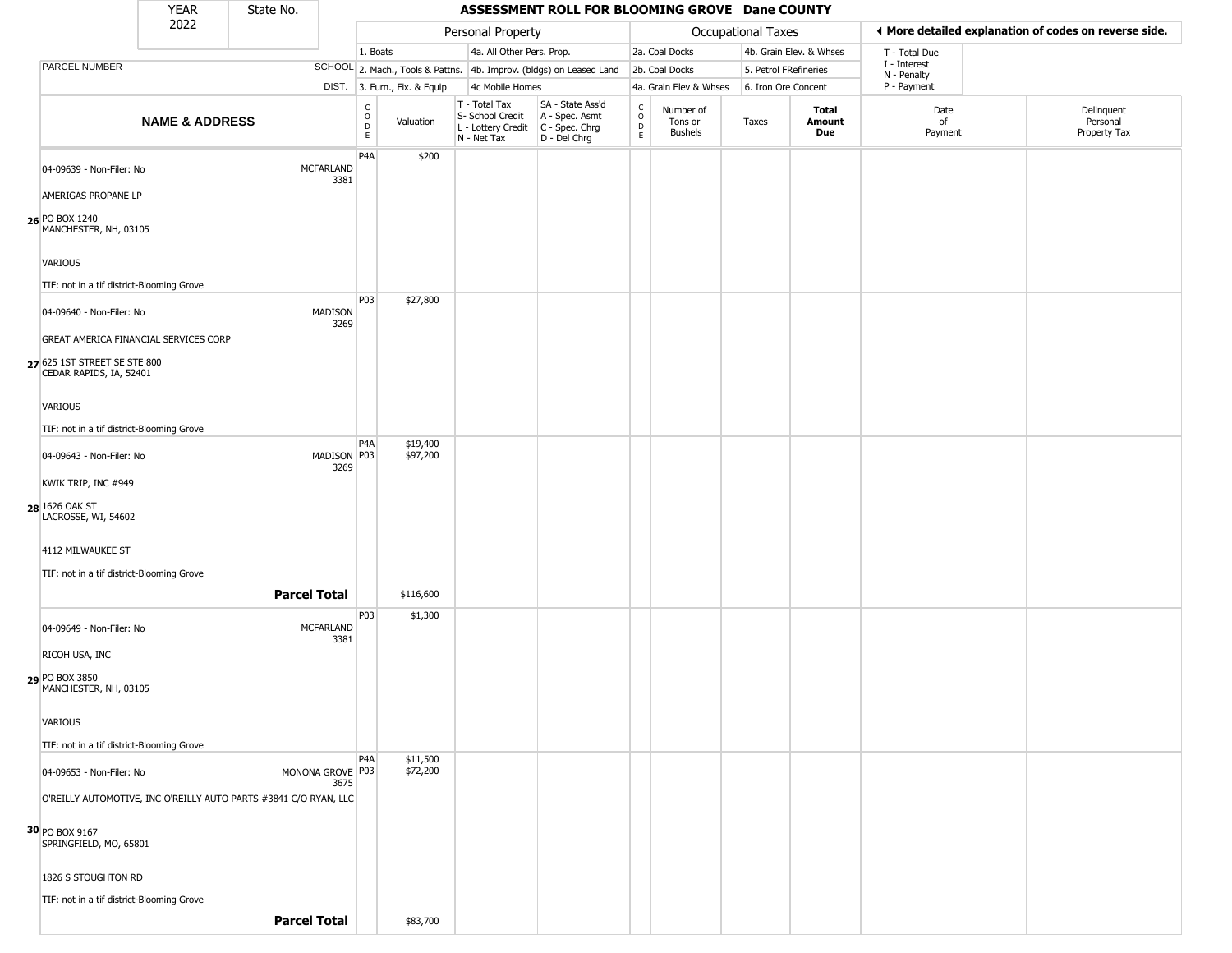|                                                                                  | <b>YEAR</b>               | State No.           |                          |                              |                                                                                         | ASSESSMENT ROLL FOR BLOOMING GROVE Dane COUNTY                      |                        |                                        |                           |                         |                             |                                                       |
|----------------------------------------------------------------------------------|---------------------------|---------------------|--------------------------|------------------------------|-----------------------------------------------------------------------------------------|---------------------------------------------------------------------|------------------------|----------------------------------------|---------------------------|-------------------------|-----------------------------|-------------------------------------------------------|
|                                                                                  | 2022                      |                     |                          |                              | Personal Property                                                                       |                                                                     |                        |                                        | <b>Occupational Taxes</b> |                         |                             | ♦ More detailed explanation of codes on reverse side. |
|                                                                                  |                           |                     | 1. Boats                 |                              | 4a. All Other Pers. Prop.                                                               |                                                                     |                        | 2a. Coal Docks                         |                           | 4b. Grain Elev. & Whses | T - Total Due               |                                                       |
| PARCEL NUMBER                                                                    |                           |                     |                          |                              |                                                                                         | SCHOOL 2. Mach., Tools & Pattns. 4b. Improv. (bldgs) on Leased Land |                        | 2b. Coal Docks                         | 5. Petrol FRefineries     |                         | I - Interest<br>N - Penalty |                                                       |
|                                                                                  |                           |                     |                          | DIST. 3. Furn., Fix. & Equip | 4c Mobile Homes                                                                         |                                                                     |                        | 4a. Grain Elev & Whses                 | 6. Iron Ore Concent       |                         | P - Payment                 |                                                       |
|                                                                                  | <b>NAME &amp; ADDRESS</b> |                     | C<br>D<br>D<br>E         | Valuation                    | T - Total Tax<br>S- School Credit<br>L - Lottery Credit   C - Spec. Chrg<br>N - Net Tax | SA - State Ass'd<br>A - Spec. Asmt<br>D - Del Chrg                  | C<br>$\circ$<br>D<br>E | Number of<br>Tons or<br><b>Bushels</b> | Taxes                     | Total<br>Amount<br>Due  | Date<br>of<br>Payment       | Delinquent<br>Personal<br>Property Tax                |
| 04-09665 - Non-Filer: No<br>JACS PROPERTY DBA MEINEKE CAR CENTER                 |                           | MONONA GROVE P03    | P <sub>4</sub> A<br>3675 | \$11,400<br>\$18,600         |                                                                                         |                                                                     |                        |                                        |                           |                         |                             |                                                       |
| 31 6160 SUN VALLEY PARKWAY<br>OREGON, WI, 53575                                  |                           |                     |                          |                              |                                                                                         |                                                                     |                        |                                        |                           |                         |                             |                                                       |
| 4008 MILWAUKEE ST<br>TIF: not in a tif district-Blooming Grove                   |                           |                     |                          |                              |                                                                                         |                                                                     |                        |                                        |                           |                         |                             |                                                       |
|                                                                                  |                           | <b>Parcel Total</b> |                          | \$30,000                     |                                                                                         |                                                                     |                        |                                        |                           |                         |                             |                                                       |
| 04-09668 - Non-Filer: Yes                                                        |                           | MADISON             | P03<br>3269              | \$200                        |                                                                                         |                                                                     |                        |                                        |                           |                         |                             |                                                       |
| <b>WAYPORT, INC</b><br>32 1010 PINE, 9E-L-01<br>ST LOUIS, MO, 63101              |                           |                     |                          |                              |                                                                                         |                                                                     |                        |                                        |                           |                         |                             |                                                       |
| 4020 MILWAUKEE ST                                                                |                           |                     |                          |                              |                                                                                         |                                                                     |                        |                                        |                           |                         |                             |                                                       |
| TIF: not in a tif district-Blooming Grove                                        |                           |                     | P <sub>4</sub> A         | \$16,400                     |                                                                                         |                                                                     |                        |                                        |                           |                         |                             |                                                       |
| 04-09669 - Non-Filer: No                                                         |                           | MCFARLAND P03       | 3381                     | \$91,400                     |                                                                                         |                                                                     |                        |                                        |                           |                         |                             |                                                       |
| RDV OF MADISON, INC<br>33 6200 MILLPOND RD<br>MADISON, WI, 53718                 |                           |                     |                          |                              |                                                                                         |                                                                     |                        |                                        |                           |                         |                             |                                                       |
| 6200 MILLPOND RD                                                                 |                           |                     |                          |                              |                                                                                         |                                                                     |                        |                                        |                           |                         |                             |                                                       |
| TIF: not in a tif district-Blooming Grove                                        |                           |                     |                          |                              |                                                                                         |                                                                     |                        |                                        |                           |                         |                             |                                                       |
|                                                                                  |                           | <b>Parcel Total</b> |                          | \$107,800                    |                                                                                         |                                                                     |                        |                                        |                           |                         |                             |                                                       |
| 04-09670 - Non-Filer: No                                                         |                           | MADISON             | P03<br>3269              | \$1,700                      |                                                                                         |                                                                     |                        |                                        |                           |                         |                             |                                                       |
| DIRECTV, LLC                                                                     |                           |                     |                          |                              |                                                                                         |                                                                     |                        |                                        |                           |                         |                             |                                                       |
| 34 PO BOX 2789<br>ADDISON, TX, 75001                                             |                           |                     |                          |                              |                                                                                         |                                                                     |                        |                                        |                           |                         |                             |                                                       |
| <b>VARIOUS</b>                                                                   |                           |                     |                          |                              |                                                                                         |                                                                     |                        |                                        |                           |                         |                             |                                                       |
| TIF: not in a tif district-Blooming Grove                                        |                           |                     |                          |                              |                                                                                         |                                                                     |                        |                                        |                           |                         |                             |                                                       |
| 04-09672 - Non-Filer: Yes                                                        |                           | MADISON             | P03                      | \$2,000                      |                                                                                         |                                                                     |                        |                                        |                           |                         |                             |                                                       |
|                                                                                  |                           |                     | 3269                     |                              |                                                                                         |                                                                     |                        |                                        |                           |                         |                             |                                                       |
| EP GRANITE COUNTER TOPS AND REPAIRS<br>35 4005 ALVAREZ AVE<br>MADISON, WI, 53714 |                           |                     |                          |                              |                                                                                         |                                                                     |                        |                                        |                           |                         |                             |                                                       |
| 4005 ALVAREZ AVE                                                                 |                           |                     |                          |                              |                                                                                         |                                                                     |                        |                                        |                           |                         |                             |                                                       |
| TIF: not in a tif district-Blooming Grove                                        |                           |                     |                          |                              |                                                                                         |                                                                     |                        |                                        |                           |                         |                             |                                                       |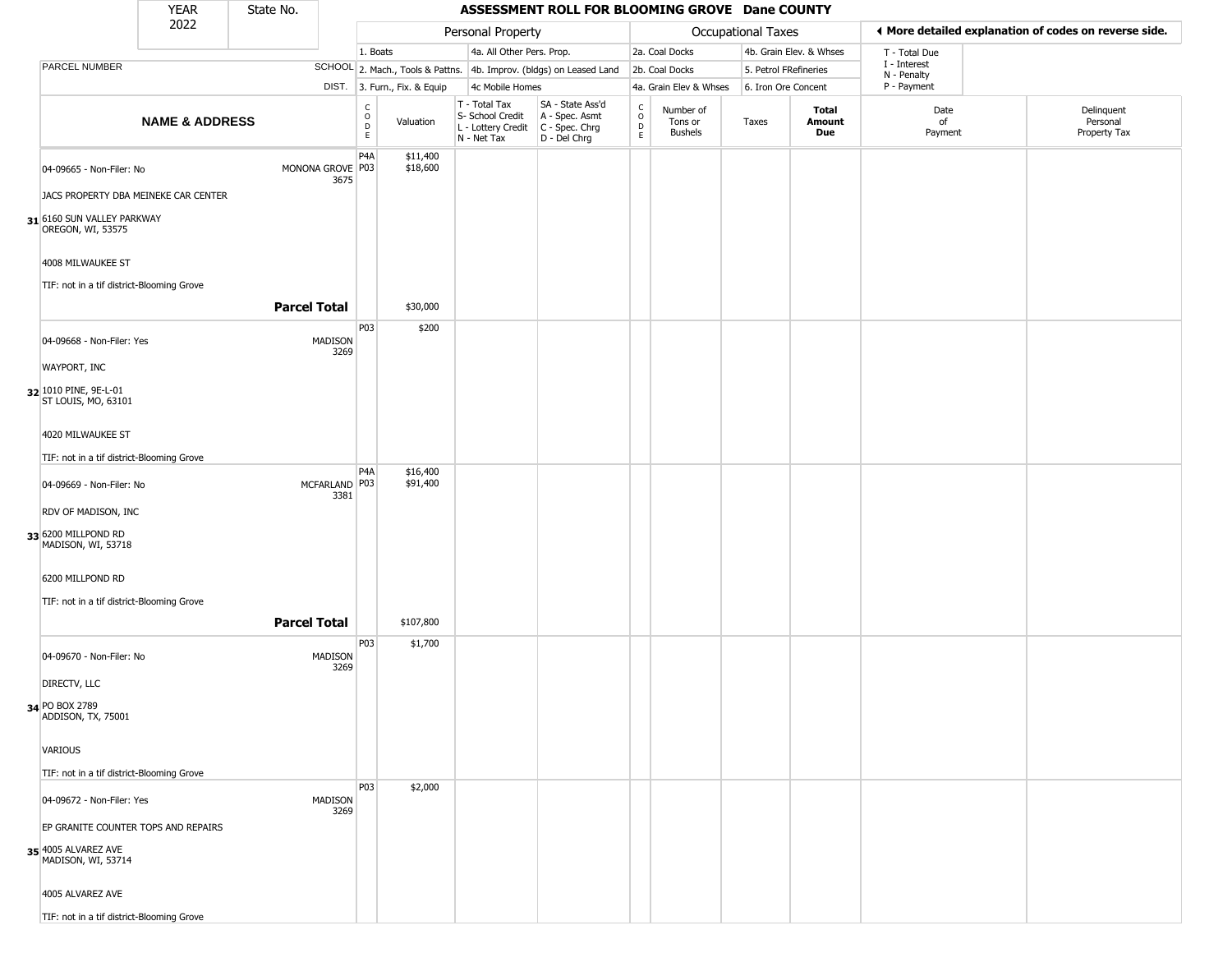|                                                                              | <b>YEAR</b>               | State No.     |                     |                        |                        |                              |                                                                        | ASSESSMENT ROLL FOR BLOOMING GROVE Dane COUNTY                         |                                   |                                        |                           |                               |                             |                                                       |
|------------------------------------------------------------------------------|---------------------------|---------------|---------------------|------------------------|------------------------|------------------------------|------------------------------------------------------------------------|------------------------------------------------------------------------|-----------------------------------|----------------------------------------|---------------------------|-------------------------------|-----------------------------|-------------------------------------------------------|
|                                                                              | 2022                      |               |                     |                        |                        |                              | Personal Property                                                      |                                                                        |                                   |                                        | <b>Occupational Taxes</b> |                               |                             | ← More detailed explanation of codes on reverse side. |
|                                                                              |                           |               |                     |                        | 1. Boats               |                              | 4a. All Other Pers. Prop.                                              |                                                                        |                                   | 2a. Coal Docks                         |                           | 4b. Grain Elev. & Whses       | T - Total Due               |                                                       |
| PARCEL NUMBER                                                                |                           |               |                     |                        |                        |                              |                                                                        | SCHOOL 2. Mach., Tools & Pattns. 4b. Improv. (bldgs) on Leased Land    |                                   | 2b. Coal Docks                         | 5. Petrol FRefineries     |                               | I - Interest<br>N - Penalty |                                                       |
|                                                                              |                           |               |                     |                        |                        | DIST. 3. Furn., Fix. & Equip | 4c Mobile Homes                                                        |                                                                        |                                   | 4a. Grain Elev & Whses                 | 6. Iron Ore Concent       |                               | P - Payment                 |                                                       |
|                                                                              | <b>NAME &amp; ADDRESS</b> |               |                     |                        | C<br>$\circ$<br>D<br>E | Valuation                    | T - Total Tax<br>S- School Credit<br>L - Lottery Credit<br>N - Net Tax | SA - State Ass'd<br>A - Spec. Asmt<br>$C - Spec. Chrg$<br>D - Del Chrq | $\mathsf{C}$<br>$\circ$<br>D<br>E | Number of<br>Tons or<br><b>Bushels</b> | Taxes                     | <b>Total</b><br>Amount<br>Due | Date<br>of<br>Payment       | Delinquent<br>Personal<br>Property Tax                |
| 04-09673 - Non-Filer: No                                                     |                           |               |                     | <b>MADISON</b><br>3269 | P <sub>4</sub> A       | \$155,500                    |                                                                        |                                                                        |                                   |                                        |                           |                               |                             |                                                       |
| FLINT HILLS RESOURCES PINE BEND LLC<br>36 PO BOX 3755<br>WICHITA, KS, 67201  |                           |               |                     |                        |                        |                              |                                                                        |                                                                        |                                   |                                        |                           |                               |                             |                                                       |
| <b>VARIOUS</b><br>TIF: not in a tif district-Blooming Grove                  |                           |               |                     |                        |                        |                              |                                                                        |                                                                        |                                   |                                        |                           |                               |                             |                                                       |
| 04-09674 - Non-Filer: No<br>GERBER COLLISION WI INC GERBER COLLISION & GLASS |                           |               |                     | MADISON P03<br>3269    | P <sub>4</sub> A       | \$1,600<br>\$17,700          |                                                                        |                                                                        |                                   |                                        |                           |                               |                             |                                                       |
| 37 400 W GRAND AVE<br>ELMHURST, IL, 60126                                    |                           |               |                     |                        |                        |                              |                                                                        |                                                                        |                                   |                                        |                           |                               |                             |                                                       |
| 3321 COMMERCIAL AVE                                                          |                           |               |                     |                        |                        |                              |                                                                        |                                                                        |                                   |                                        |                           |                               |                             |                                                       |
| TIF: not in a tif district - Blooming Grove                                  |                           |               |                     |                        |                        |                              |                                                                        |                                                                        |                                   |                                        |                           |                               |                             |                                                       |
|                                                                              |                           |               | <b>Parcel Total</b> |                        |                        | \$19,300                     |                                                                        |                                                                        |                                   |                                        |                           |                               |                             |                                                       |
| NO. OF PARCELS 37                                                            |                           | <b>TOTALS</b> |                     |                        |                        | 982,600.00                   |                                                                        |                                                                        |                                   |                                        |                           |                               |                             |                                                       |